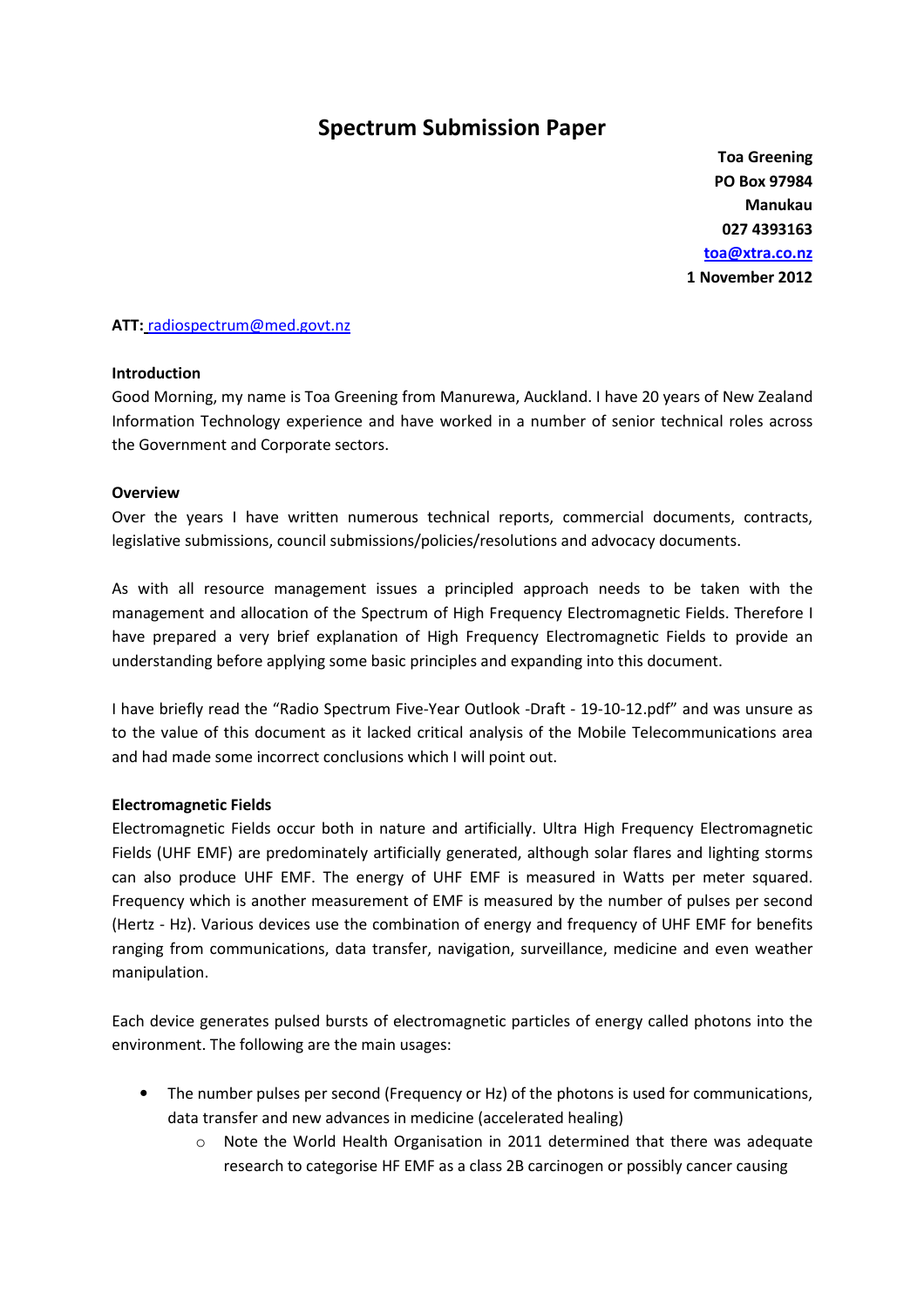- The reflection of photons off distant objects is used for navigation and surveillance (Radar)
- The energy of the photons being absorbed by an object is used for medicine (rapid heating) and new advances in weather manipulation (atmospheric particle charging)

The New Zealand Government is preparing to sell off the 700MHz (700 million pulses per second) to the Telecommunications industry for the purposes of communications and data transfer. This means that alternative uses like advances in medicine and weather manipulation may be impacted in the future. Therefore when developing a set of principles for the management of the 700MHz spectrum it is important to understand that there are other uses and effects that need to be considered than those of the Telecommunications industry.

### Partnership

On 30<sup>th</sup> of October I attended a National Hui on the Spectrum. One of the founding principles as defined by the Waitangi Tribunal is the establishment of a partnership and the duty to act reasonably and in good faith.

### http://www.waitangi-tribunal.govt.nz/doclibrary/public/Appendix(99).pdf

(2) The Treaty established a partnership, and imposes on the partners the duty to act reasonably and in good faith.

The principle that the Treaty established a partnership and imposed on the partners the duty to act reasonably and in good faith was independently agreed to by all five members of the Court of Appeal, though it was expressed differently by each. Justice Cooke characterised this duty as 'infinitely more than a formality'. He stated that, 'If a breach of the duty is demonstrated at any time, the duty of the Court will be to insist that it be honoured.'

Land, waterways and forests can be territorially defined by Iwi, Hapu, right down to individuals in some cases. The Spectrum has no territorial definition for either the Crown or Maori therefore its usage must be principled based with duties to act reasonably and in good faith.

### Principles

To proceed you clearly need a set of guiding principles, therefore I have proposed the following for consideration.

### • Beneficial

The technological benefits gained through the allocation of the 700MHz spectrum should be applied in a manner that all New Zealanders benefit as that will ensure that Maori also benefit

• Efficient

The 700MHz spectrum must be allocated for efficient usage. Commercial operators of the spectrum must not be able to accumulate spectrum or use spectrum in a way that disadvantages other operators or users of the spectrum.

### • Responsible

The 700MHz spectrum must be allocated in a way which is socially and environmentally responsible. This means that it used in a responsible precautionary way to minimise effects to the environment and people.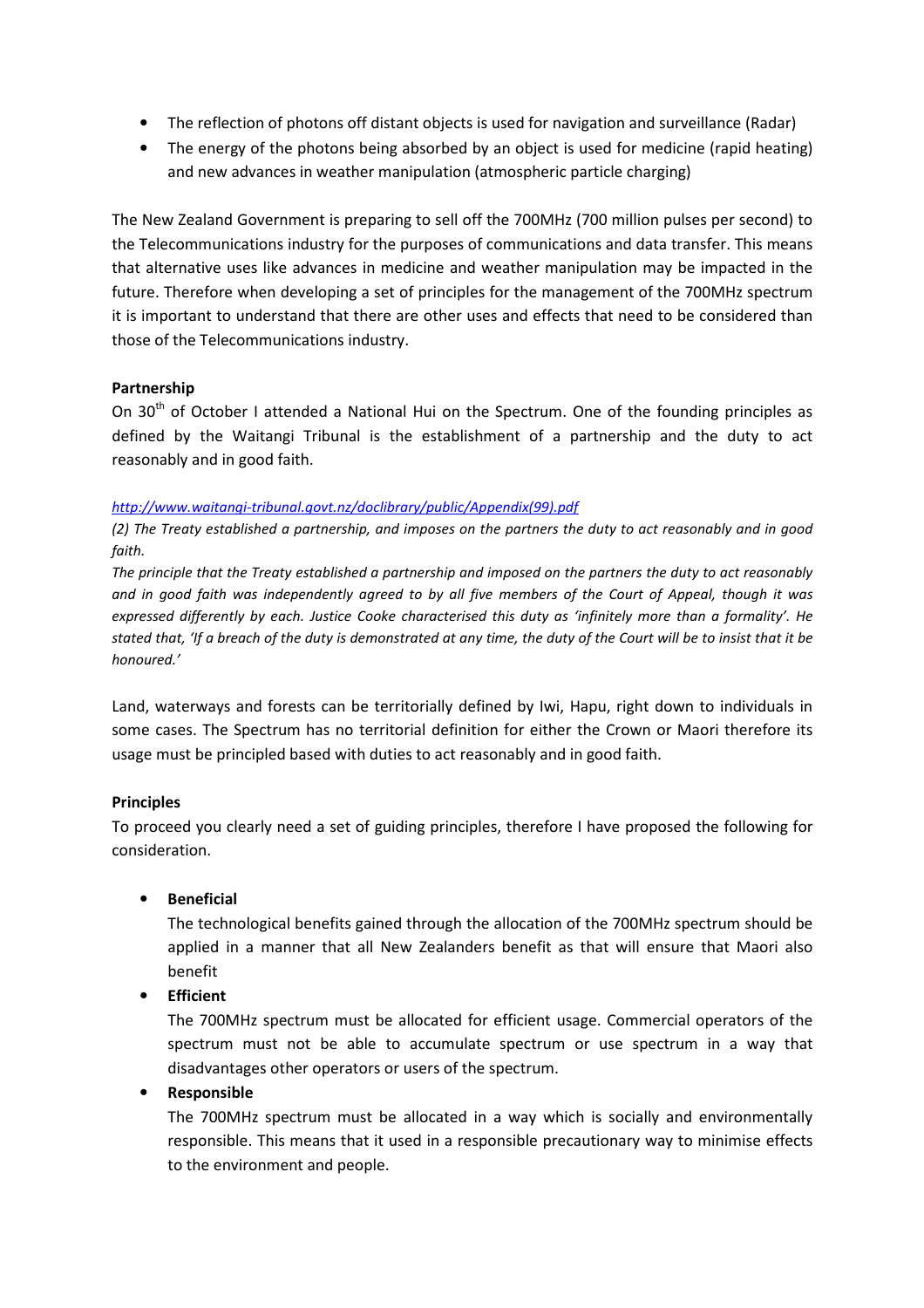Presently the New Zealand Government has assumed the rights to the management of the 700MHz telecommunications spectrum. In all three principles it is my opinion that Government has performed from below average on the benefit principle to very poorly on the efficiency and responsibility principles.

The last time there was any real benefit through allocation of the telecommunications spectrum was when an allocation was made to Maori and subsequently 2 Degrees entered the market. This proved that Government departments do not make good decisions to attract new business and that Maori participation can benefit all New Zealand.

Government has allowed spectrum to be hoarded, not be used and used inefficiently by allowing a small number of telecommunications companies to own large portions by international standards of the telecommunications spectrum (this will be covered in the next section).

Government has totally failed on the responsible usage of the spectrum. It has ignored increasing scientific studies showing non-thermal biological changes when exposed to High Frequency Electromagnetic Fields. It has ignored a 2011 World Health Organisation 2B carcinogen categorisation of all High Frequency Electromagnetic Fields. It has ignored the founding principle of the Resource Management Act which stipulates a precautionary approach.

On page 9 of the consultation document it is stated that "The Ministry of Economic Development believes that the model of turning the spectrum into a tradable property right is the most efficient model to continue to implement."

Here in lies the crux of the problem with Governments thinking. Government views the 700Mhz Telecommunication spectrum purely as property that it owns and therefore can subsequently sell. It views the scarcity of the resource purely in terms of its sale value. There is little evidence of Government being concerned with the efficient use and responsible use.

Government has essentially shown itself to be a very poor manager of the Telecommunications spectrum. At present government is failing the New Zealand public on several accounts with the management of the Telecommunications spectrum. By not partnering with Maori government has also proven that it is acting unreasonably and in bad faith.

When I have discussed these issues with non-Maori colleagues in the ICT Industry, they have understandably been concerned over Maori claims to ownership over the spectrum. However when I explain how poorly government has performed, the successes that Maori have had for all New Zealanders and that it should be managed in partnership, then even the most critical opponent has become supportive of the principle.

Having worked professionally in the New Zealand ICT industry for over 20 years we have some major challenges and opportunities to accelerate New Zealand into the digital age. Unfortunately the Ministry of Economic development is too constrained and industry influenced to understand how to drive the country forward.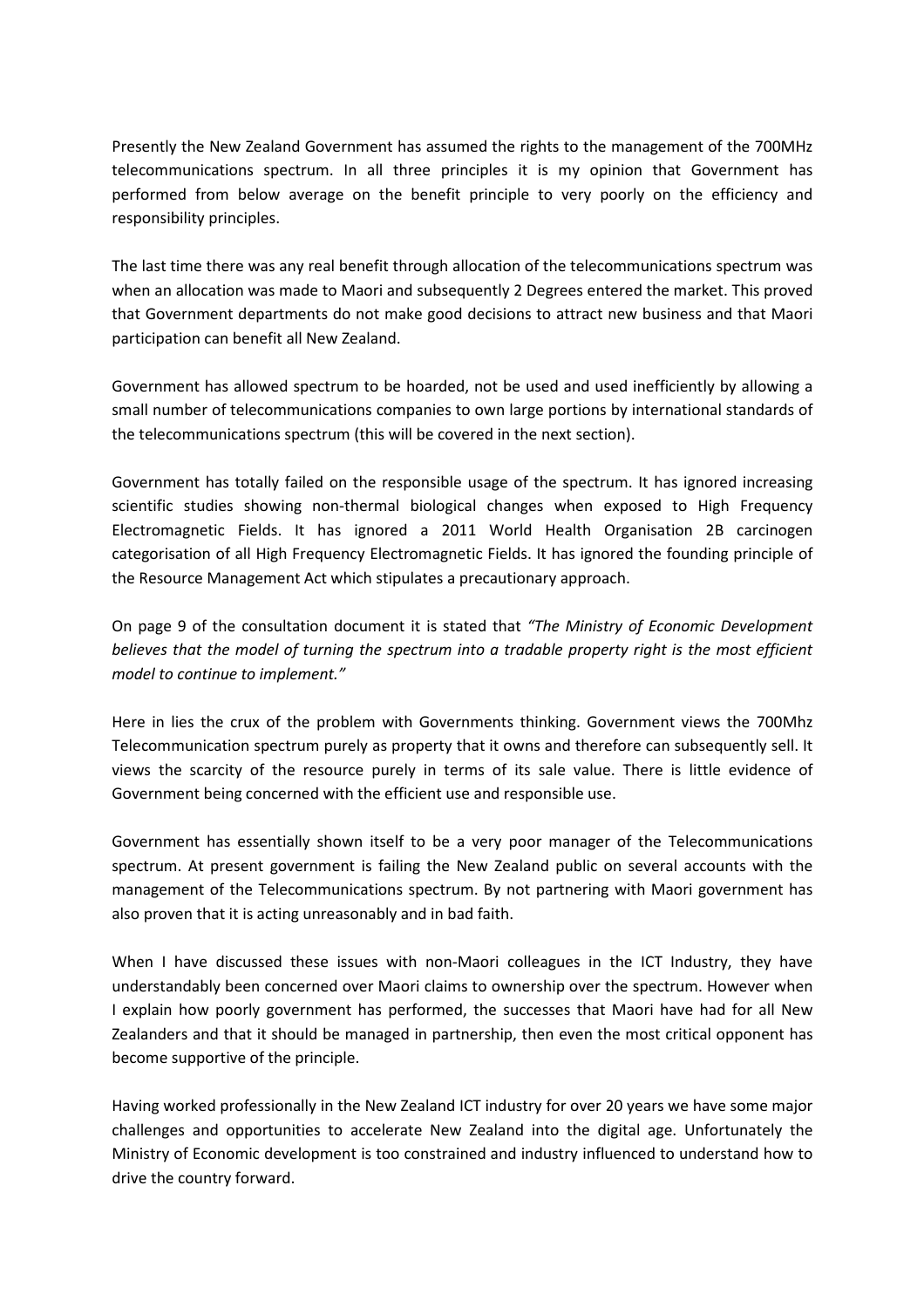The argument that Maori would be a beneficial, efficient and responsible manager of the Telecommunication spectrum now has over 30 years of spectrum management history to back it. A Maori partnership of the 700 MHz telecommunications spectrum is overdue.

Too not partnership will mean that New Zealand will continue to wallow in bureaucratic and stifling industry influenced thinking that is really holding this country back. A legislated Maori partnership of the Telecommunications spectrum will provide the type of critical and entrepreneurial input required to drive New Zealand into the digital age.

### Technical Analysis

There is a paired block of 45MHz of the 700MHz of spectrum that is planned to be sold off by auction next year. Presently the three mobile companies have deployed telephony, texting and broadband services over their existing spectrum allocations.

A mobile device technology termed Fourth Generation Long Term Evolution (4G LTE) for mobile ultra fast broadband internet access is currently being implemented internationally. For the three New Zealand mobile companies, to deploy this technology the mobile companies will argue that they need the 700MHz spectrum allocated so that they can migrate users from their existing services to the new services. Referring to the below statement on page 32 of the Radio Spectrum Five Year Outlook it appears that this argument has been accepted by the Ministry.

"Most significantly for the Ministry, the switchover to digital television frees up a significant amount of radio spectrum in the 700 MHz band for new uses ("the digital dividend"). The government has previously agreed that following DSO, spectrum in the 694-806 MHz band will be primarily allocated to new mobile broadband services. The allocation of this band for mobile broadband use is consistent with the demand for additional spectrum to satisfy the increasing use of mobile data services."

However it does not take much analysis to realise that this is incorrect as 4G LTE has been developed for the 1800/1900MHz range and only recently for the 700 MHz range. Therefore the three telecommunications companies can start to deploy 4G LTE now over their existing 1800/1900 allocations. In fact Telecom is currently trialling this as per the below announcement.

#### http://www.telecom.co.nz/mobile/mobile/ournetwork/buildinga4gfuture/

4G LTE requires 20MHz to obtain speeds of 100 Mbps. Less spectrum can be used but that means slower speeds. There are three Mobile companies in NZ are all vying for 45MHz.

The below articles demonstrates the lack of competition between the mobile companies and the poor approach taken by the Ministry of Economic development. It is likely the auction price for the spectrum will be low as there are not enough bidders for real competition. The auction price will be minimal however the spectrum will be unavailable for the next 20 years with rights of renewal making this almost a perpetual ownership.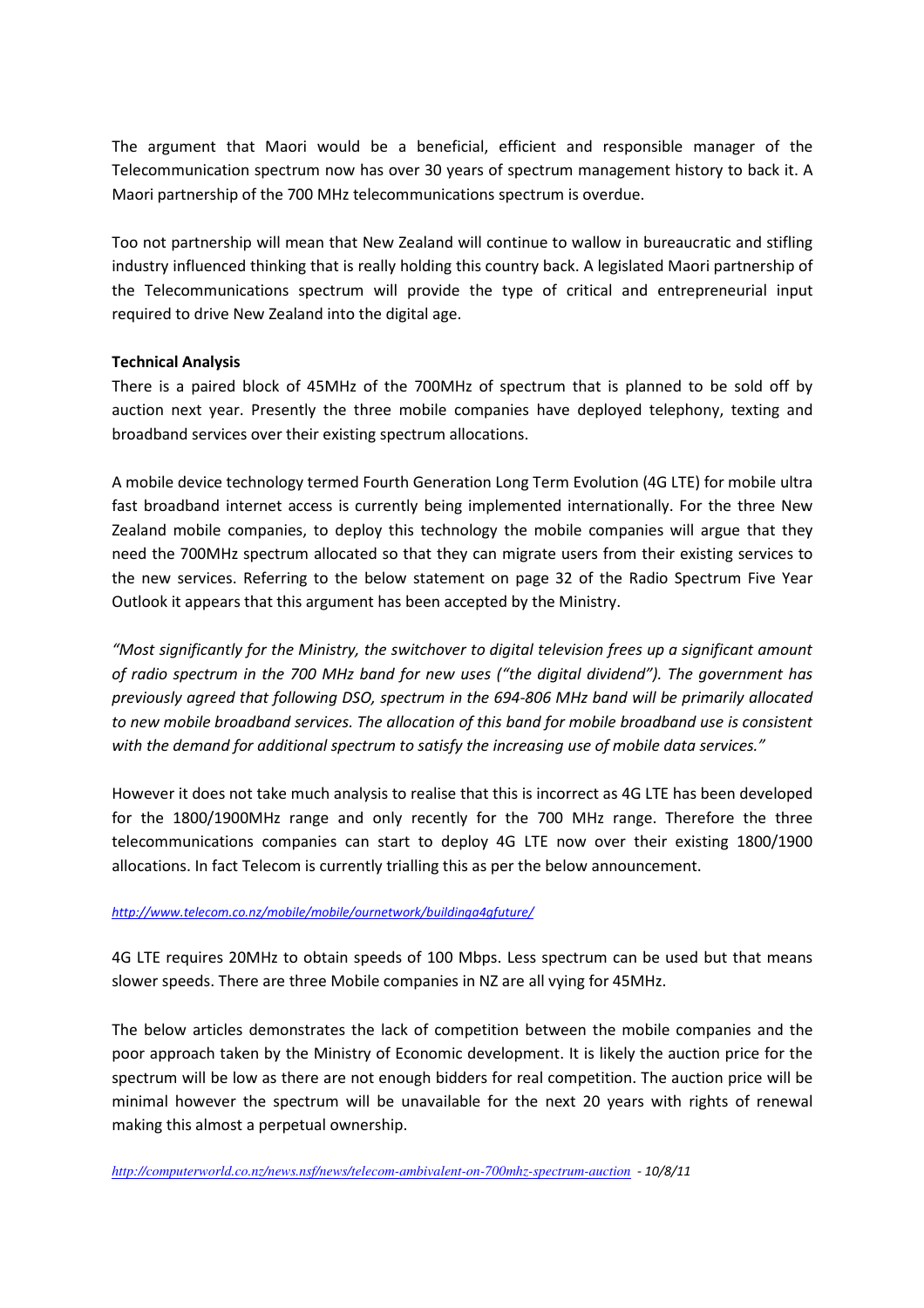The 700MHz band has 45MHz (paired) available and while there has been some suggestion it could be allocated three ways – effectively giving 15MHz to each carrier – neither Vodafone nor 2degrees agree with this idea. Vodafone wants a spectrum cap of 20MHz (which could mean just two mobile operators get spectrum) and that spectrum should go to the highest bidder. 2degrees says it's entitled to 20MHz, which it should have to pay a fair (not the highest) price for and that the remaining 20MHz should be divvied up amongst the other players.

#### *http://www.stuff.co.nz/dominion-post/business/technology/7768645/Iwi-allocation-could-delay-4G-roll-out* - 4/10/12

A "straw man" proposal put forward by the Economic Development Ministry in December would allow Vodafone, Telecom and 2degrees to each secure 10MHz of the 45MHz of paired spectrum on offer, while letting one of the three carriers grab 20MHz and another 15MHz. 10MHz is generally considered the minimum block required to build an efficient 4G network.

Under an auction or split allocation it is likely that there will be only moderate revenue generated from the sales and once allocated it will be unlikely that new competition will enter the market. The Ministry of Economic Development should be investigating options other than only the immediate financial benefits of the sale of the spectrum. It should be considering the principles of Beneficial, Efficient and Responsible allocation of the Spectrum as proposed.

The Ministry of Economic Development paper titled "Radio Spectrum Five Year Outlook 2012-2016" which is currently up for consultation demonstrates the narrow criteria as per the below operational objectives (page4).

The key operational objectives of spectrum management in New Zealand are to enable productive radio applications and minimise harmful interference between uses. The current approach to spectrum management emphasises:

- the flexible use of allocation methods and licence types
- the use of tradable spectrum rights for high-demand spectrum allocations
- the certification of licences by private sector engineers
- transparent and responsive engagement particularly through increasing online functionality.

The Ministry of Economic Development believes that the model of turning the spectrum into a tradable property right is the most efficient model to continue to implement (page 9).

### 2.1. Management rights regime

The management rights regime treats spectrum as a tradable property, enabling it to be assigned to those who value it most. Few countries have gone as far as New Zealand in promoting a rights model combined with technology neutrality. This is in contrast to centrally-planned models of spectrum management where technology changes are often delayed until the government completes the replanning of spectrum bands.

A spectrum management right is a private property right to manage and use a defined band of the radio spectrum over the whole of New Zealand for a period of up to 20 years. With this right comes considerable technical flexibility.

The key weakness is that once a property right is allocated then this is virtually a perpetual right provided the owner can prove usage of the spectrum in its services. Whether the usage is efficient was unfortunately beyond the scope of the discussion paper, however inefficient usage of spectrum by owners can lead to the perpetual hoarding of the spectrum.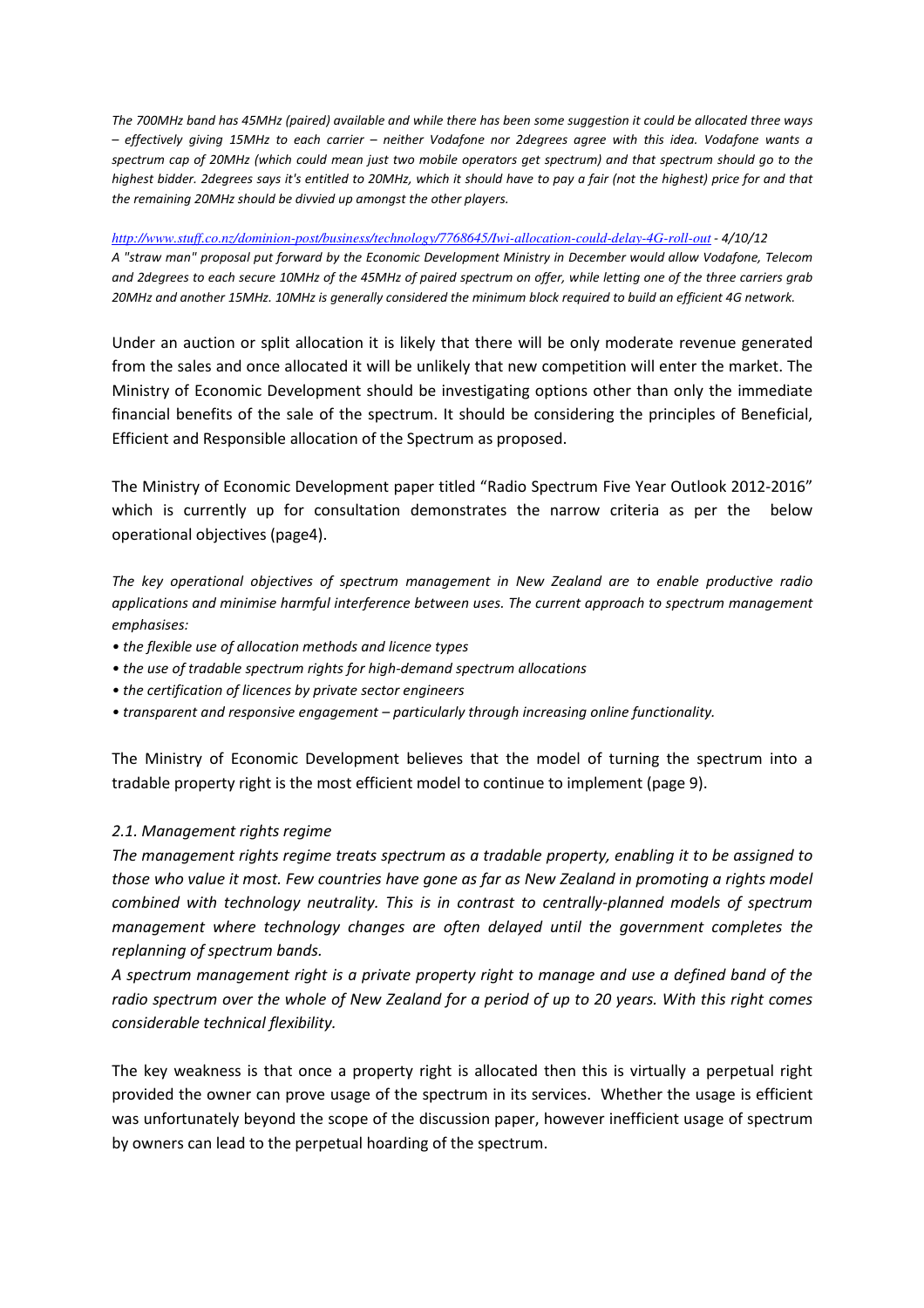#### Spectrum Allocation

The process for allocation of the 700MHz spectrum has still not been finalised therefore this is an opportunity to advise government of two types of allocations and the one which offers the most benefit, efficiency and responsibility. There are two main types of spectrum allocation used internationally.

These are to split the spectrum into blocks which are then sold to companies; the second model is a shared allocation.

#### Split Spectrum - Auction

The spectrum is split into blocks via an auction system where the highest bidder attains the block. The bidder must be a qualified company able to use the spectrum and is limited to a certain amount of spectrum to prevent companies from hoarding and limiting competition. However as mentioned there are no tests to ensure that spectrum allocations are used efficiently therefore hoarding can occur by the inefficient use of spectrum. I will expand upon this later in the discussion document.

#### Split Spectrum - Preferential Allocation

This is termed the "Beauty Contest" where the allocation is made on a prescribed set of criteria to qualifying companies for a certain price. This can mean that providers who meet the criteria may get the most spectrum allocated to them, while those who do not qualify miss out. In this scenario an infrastructure provider for a shared spectrum may be the qualifying criteria.

#### Split Spectrum - Issues

By splitting the spectrum we create multiple issues of spectrum hoarding through inefficient usage of spectrum and competition based upon who can provide infrastructure and coverage. The issue of spectrum hoarding through inefficient usage of spectrum means it is unlikely that new competitors are ever able to enter the market. Under this scenario the spectrum would have been allocated to the two Telecommunications providers and put to an inefficient use (hoarded) to prevent future competitors from entering the market. The allocation of the previous spectrum to Huarahi Trust enabled a third competitor to enter the market.

The issues of competition based upon who can provide infrastructure and coverage is an important topic. Essentially this means infrastructure may be deployed in a rapid manner but can have the effect that coverage is only provided in areas of greatest populations (to obtain market share) with more remote locations being slow to benefit. Also the rapid deployment of infrastructure can be problematic as a result of implementation issues and resiliency (as per the early XT rollout issues). Another downside of separate infrastructure is the duplication of Cell Phone Towers in areas where clusters of towers appear in inappropriate locations such as schools, ECEs and homes.

Competition of mobile services should only be on services not spectrum hoarding, infrastructure deployment and coverage.

#### Spectrum Hoarding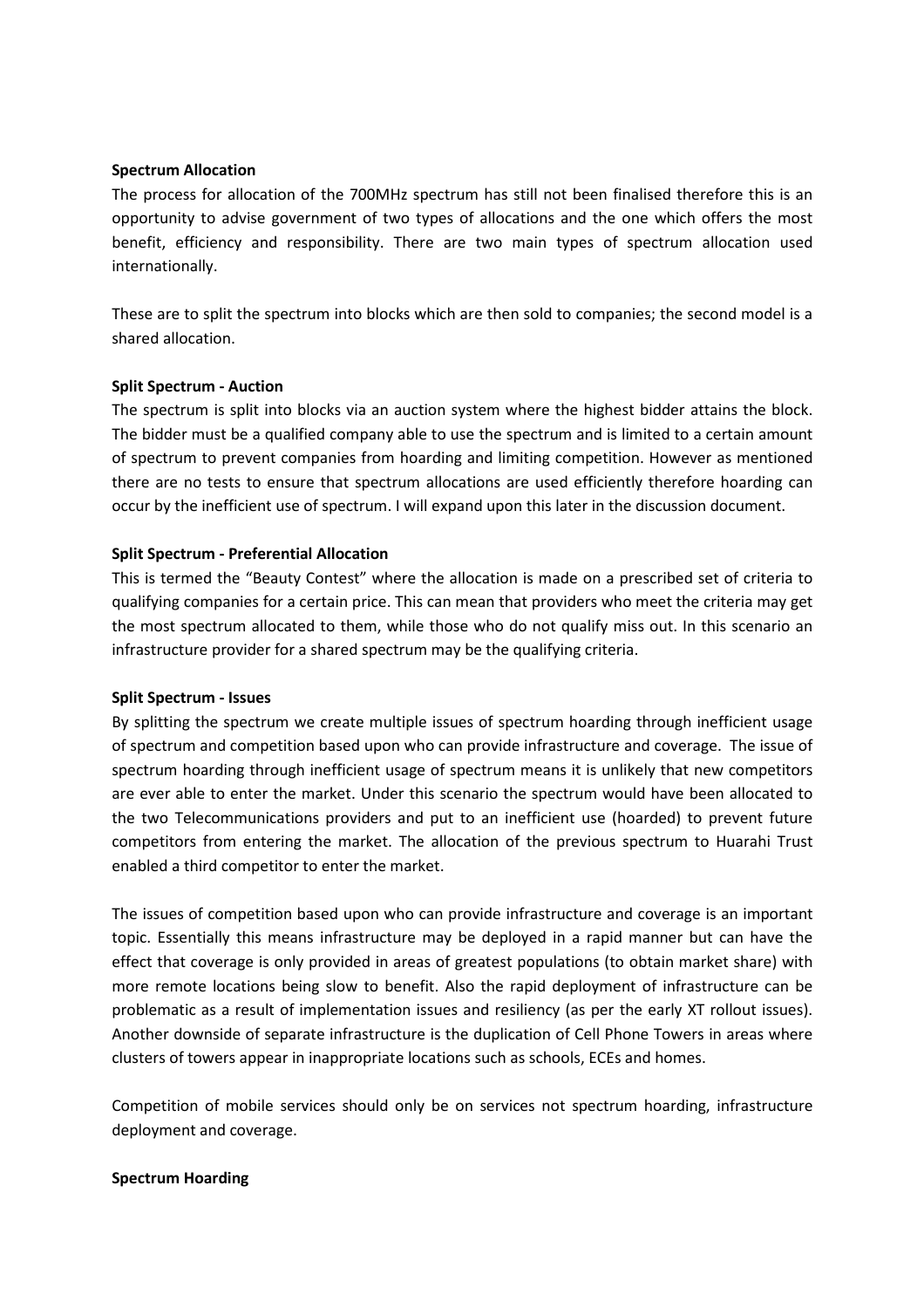To develop a 4G LTE mobile services at least 5MHz of spectrum is required, however 20Mhz is ideal. Therefore the three mobile companies would require between 15-60Mhz of paired spectrum to roll out 4G LTE mobile networks. Below is a list of spectrum allocations to all three mobile companies (Hautaki Limited included as part of 2 Degrees).

http://www.rsm.govt.nz/smart-web/smart/page/-smart/domain/managementright/SearchManagementRight.wdk

| Management Search (<2500Mhz) |           |
|------------------------------|-----------|
| Telecom                      | 60MHz     |
| Vodaphone                    | 95MHz     |
| Hautaki Limited              | 30MHz     |
| <b>Two Degrees</b>           | 45MHz     |
| TelstraClear NZ              | 104.5MHz  |
| <b>Total</b>                 | 334.5 MHz |

### Telecom 60MHz

MR Number  $\triangleq$ Commencement  $\triangleq$ Expiry  $\triangleq$ Status  $\triangleq$ Manager  $\triangleq$ Low Freq (MHz)  $\triangleq$ High Freq (MHz)  $\triangleq$  30-Apr-2012 08-Sep-2017 Current TELECOM NEW ZEALAND LIMITED 825.015000 840.000000 30-Apr-2012 08-Sep-2017 Current TELECOM NEW ZEALAND LIMITED 870.015000 885.000000 20-Dec-2001 31-Mar-2021 Current TELECOM NEW ZEALAND LIMITED 1950.000000 1965.000000 20-Dec-2001 31-Mar-2021 Current TELECOM NEW ZEALAND LIMITED 2140.000000 2155.000000

### Vodaphone 95MHz (<2500Mhz)

MR Number  $\triangle$ Commencement  $\triangle$ Expiry  $\triangle$ Status  $\triangle$ Manager  $\triangle$ Low Freq (MHz)  $\triangle$ High Freq (MHz)  $\triangle$  02-Feb-2009 28-Nov-2016 Current VODAFONE MOBILE NZ LIMITED 899.800000 915.000000 02-Feb-2009 28-Nov-2016 Current VODAFONE MOBILE NZ LIMITED 944.800000 960.000000 27-Sep-2001 31-Mar-2021 Current VODAFONE MOBILE NZ LIMITED 1710.000000 1725.000000 27-Sep-2001 31-Mar-2021 Current VODAFONE MOBILE NZ LIMITED 1805.000000 1820.000000 13-Feb-2004 31-Mar-2021 Current VODAFONE MOBILE NZ LIMITED 1920.000000 1935.000000 11-May-2001 31-Mar-2021 Current VODAFONE MOBILE NZ LIMITED 2015.000000 2020.000000 13-Feb-2004 31-Mar-2021 Current VODAFONE MOBILE NZ LIMITED 2110.000000 2125.000000 30-May-2012 31-Dec-2014 Current VODAFONE MOBILE NZ LIMITED 2555.000000 2575.000000 30-May-2012 31-Dec-2014 Current VODAFONE MOBILE NZ LIMITED 2675.000000 2690.000000 01-Nov-2002 31-Oct-2022 Current VODAFONE MOBILE NZ LIMITED 3445.000000 3452.000000 01-Nov-2002 31-Oct-2022 Current VODAFONE MOBILE NZ LIMITED 3545.000000 3552.000000 22-Mar-2007 31-Oct-2022 Current VODAFONE MOBILE NZ LIMITED 24549.000000 24885.000000 22-Mar-2007 31-Oct-2022 Current VODAFONE MOBILE NZ LIMITED 25557.000000 25893.000000

### Two Degrees 45MHz

MR Number  $\triangle$ Commencement  $\triangle$ Expiry  $\triangle$ Status  $\triangle$ Manager  $\triangle$ Low Freq (MHz)  $\triangle$ High Freq (MHz)  $\triangle$  08-Dec-2008 29-Oct-2012 Current TWO DEGREES MOBILE LIMITED 840.000000 841.000000 24-Apr-2008 29-Oct-2012 Current TWO DEGREES MOBILE LIMITED 885.000000 890.000000 28-Mar-2008 24-Nov-2022 Current TWO DEGREES MOBILE LIMITED 890.000000 899.800000 25-Nov-2022 28-Nov-2031 Registered TWO DEGREES MOBILE LIMITED 935.000000 939.000000 18-Sep-2012 24-Nov-2022 Current TWO DEGREES MOBILE LIMITED 935.000000 944.800000 19-Apr-2001 31-Mar-2021 Current TWO DEGREES MOBILE LIMITED 1725.000000 1735.000000 19-Apr-2001 31-Mar-2021 Current TWO DEGREES MOBILE LIMITED 1820.000000 1830.000000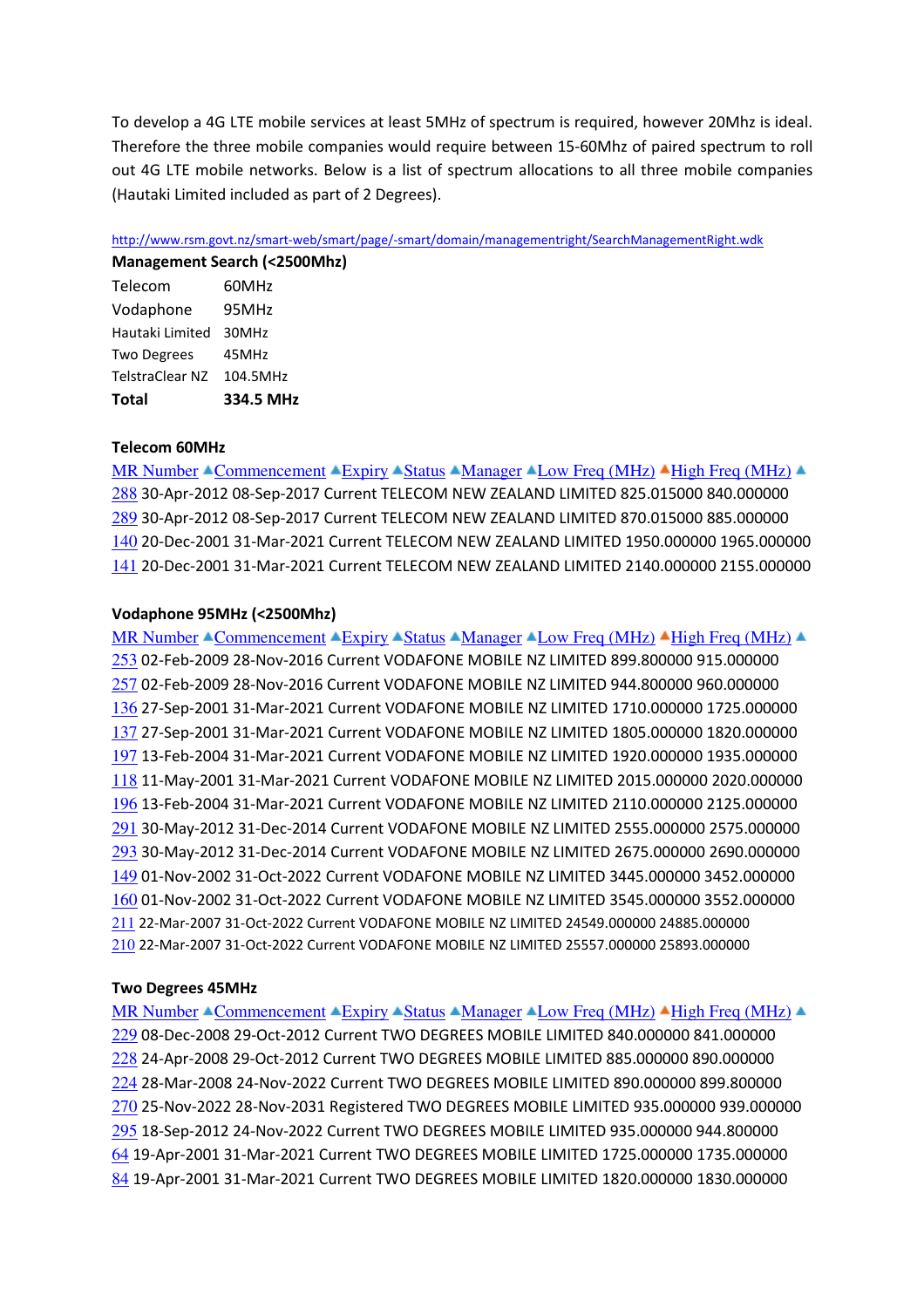#### Hautaki Limited 30MHz

MR Number  $\triangle$ Commencement  $\triangle$ Expiry  $\triangle$ Status  $\triangle$ Manager  $\triangle$ Low Freq (MHz)  $\triangle$ High Freq (MHz)  $\triangle$ 131 18-May-2001 31-Mar-2021 Current HAUTAKI LIMITED 1965.000000 1980.000000 135 18-May-2001 31-Mar-2021 Current HAUTAKI LIMITED 2155.000000 2170.000000

### TELSTRACLEAR LIMITED 104.5MHz (<2500)

MR Number Commencement Expiry Status Manager Low Freq (MHz) High Freq (MHz) 308 30-Oct-2012 31-Mar-2021 Current TELSTRACLEAR LIMITED 1760.000000 1770.000000 306 30-Oct-2012 31-Mar-2021 Current TELSTRACLEAR LIMITED 1855.000000 1865.000000 310 30-Oct-2012 31-Mar-2021 Current TELSTRACLEAR LIMITED 1935.000000 1945.000000 119 11-May-2001 31-Mar-2021 Current TELSTRACLEAR LIMITED 2020.000000 2025.000000 98 19-Apr-2001 31-Mar-2021 Current TELSTRACLEAR LIMITED 2025.000000 2053.000000 312 30-Oct-2012 31-Mar-2021 Current TELSTRACLEAR LIMITED 2125.000000 2135.000000 104 19-Apr-2001 31-Mar-2021 Current TELSTRACLEAR LIMITED 2200.000000 2236.500000 50 15-Jan-1998 14-Jan-2018 Current TELSTRACLEAR LIMITED 26400.000000 26550.000000 51 15-Jan-1998 14-Jan-2018 Current TELSTRACLEAR LIMITED 26550.000000 26700.000000 52 15-Jan-1998 14-Jan-2018 Current TELSTRACLEAR LIMITED 26700.000000 26850.000000 53 15-Jan-1998 14-Jan-2018 Current TELSTRACLEAR LIMITED 26850.000000 27350.000000 54 15-Jan-1998 14-Jan-2018 Current TELSTRACLEAR LIMITED 27350.000000 27850.000000 55 15-Jan-1998 14-Jan-2018 Current TELSTRACLEAR LIMITED 27850.000000 28350.000000

What is apparent is that currently 334.5 MHz is allocated for existing mobile services. The existing allocation of spectrum could accommodate up to 66 (at 5Mhz) 4G LTE mobile services. Therefore it is conceivable that the current three of the four holders of 334.5Hhz of spectrum are using it inefficiently and therefore hoarding the spectrum for anti-competitive usages.

The fact that TelstraClear has been allowed to recently (30/10/12) rollover 30MHz of spectrum for another 10yrs and that since 1998 it has not used the Telecommunications spectrum proves my point that Government is a poor manager of the Telecommunications spectrum.

The Ministry of Economic Developments paper "Radio Spectrum Five Year Outlook 2012-2016" should be concentrating on identifying the existing usages of the allocated 334.5MHz that is already allocated to the existing four telecommunications companies.

By international standards 334.5MHz is a massive block of spectrum to be allocated to only four telecommunications companies.

### Shared Spectrum

In this scenario the whole spectrum is shared by all qualified telecommunication companies and infrastructure companies. The spectrum is licensed to those companies who wish to operate on the shared infrastructure.

#### Shared Spectrum Solution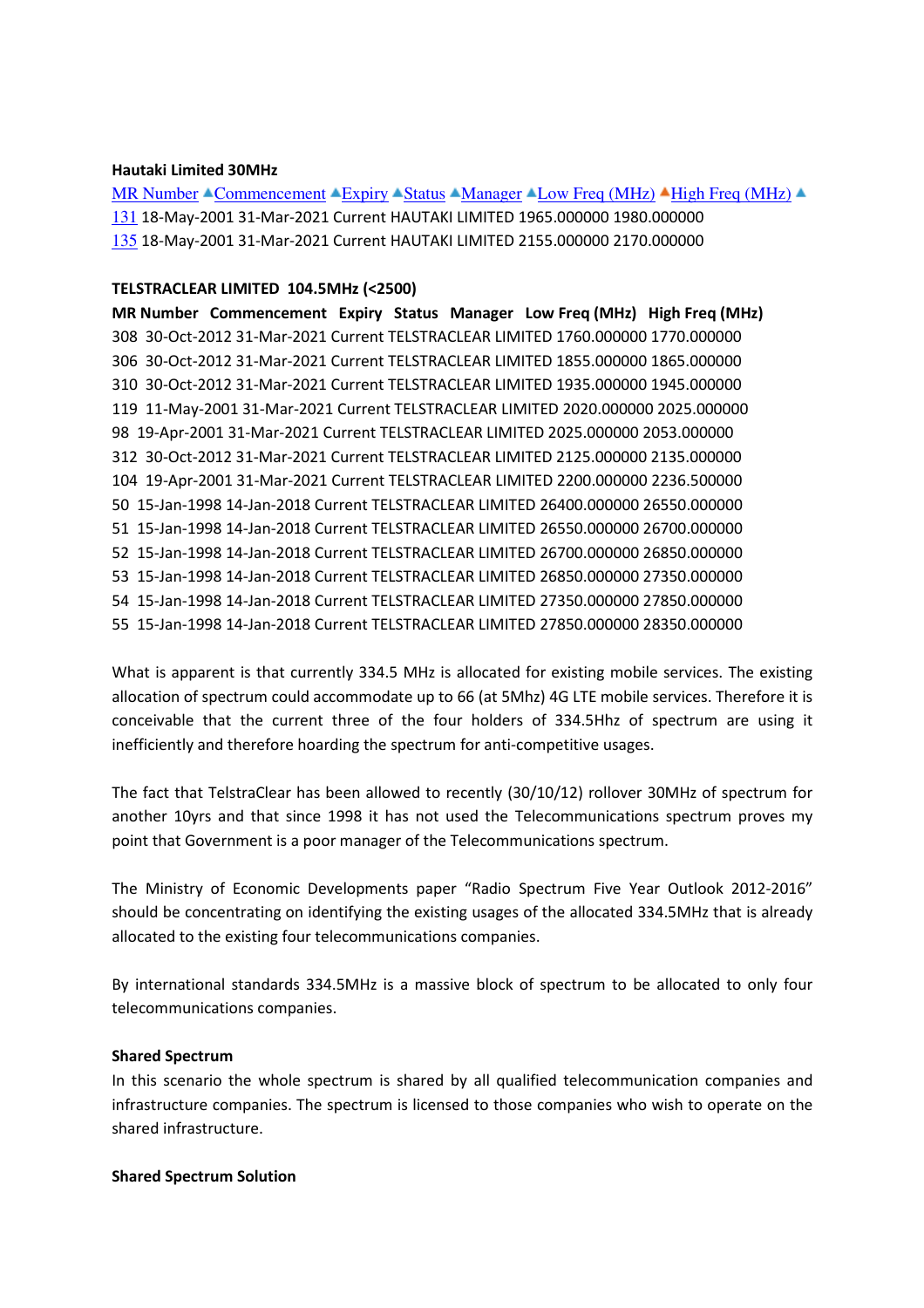The 45Mhz paired spectrum should not be split and sold on March 2013. It should be shared with a license arrangement to those providers of services and infrastructure who wish to use it. The government has already provided the backhaul infrastructure in the form of the ultrafast broadband initiative via Chorus. All that is required is the Mobile infrastructure.

Therefore it is conceivable that a shared spectrum with shared infrastructure could yield the greatest benefits as follows:

- Efficient l use of the allocated spectrum
	- This means that potentially more competitors could make better use of the full spectrum instead of it being hoarded away and inefficiently used
	- Those operators who are hoarding spectrum should be required to return spectrum which is then be reallocated to the shared spectrum pool. The larger block of shared spectrum would encourage more competitors to enter the market
	- The larger block of shared spectrum would encourage the rapid rollout of newer technologies that are able to make use of all the available spectrum
- Efficient use of Mobile infrastructure
	- This means no more large clusters of Cell Phone Towers as a single tower is only required in each geographic location
	- 4G technology over 700Mhz can travel further and through thicker objects therefore Cell Phone Towers can be placed into remote locations which in part may address community concerns of location and the current World Health organisation evidence on health effects
	- 4G technologies can host over 3000 callers on 45MHz per Cell Phone Tower, 3G technology hosts up to 200 callers. If regulations are placed on mobile broadband usage and voice calls are guaranteed priority (ie 111 calls) then less Cell Phone Towers may be required. It will also ensure that investment is directed towards fibre for the Ultrafast Broadband and not Mobile broadband being portrayed as Ultrafast broadband.
	- As more spectrum becomes available then that could be reallocated to the shared spectrum which may be used to increase broadband services. Although it is unlikely that any of the existing providers will voluntarily give up the Spectrum allocated to them, therefore regulatory measures may need to be developed to ensure the return of hoarded spectrum.
	- This does not force the existing three Telecommunications onto the new platform. They will be able to provide 4G technologies using their existing 1800/1900 Mhz spectrum allocations
- Efficient use of Backhaul infrastructure
	- A single provider of backhaul infrastructure could take care of all the end to end packet switching for the Mobile services providers. Regulatory measures may need to be taken to ensure reasonable pricing of infrastructure services
	- The costs for new competitors to provide Mobile services will be greatly reduced, which will encourage more opportunity for competition
- With coverage and infrastructure provided by a third party/s all providers of mobile services are able to compete on services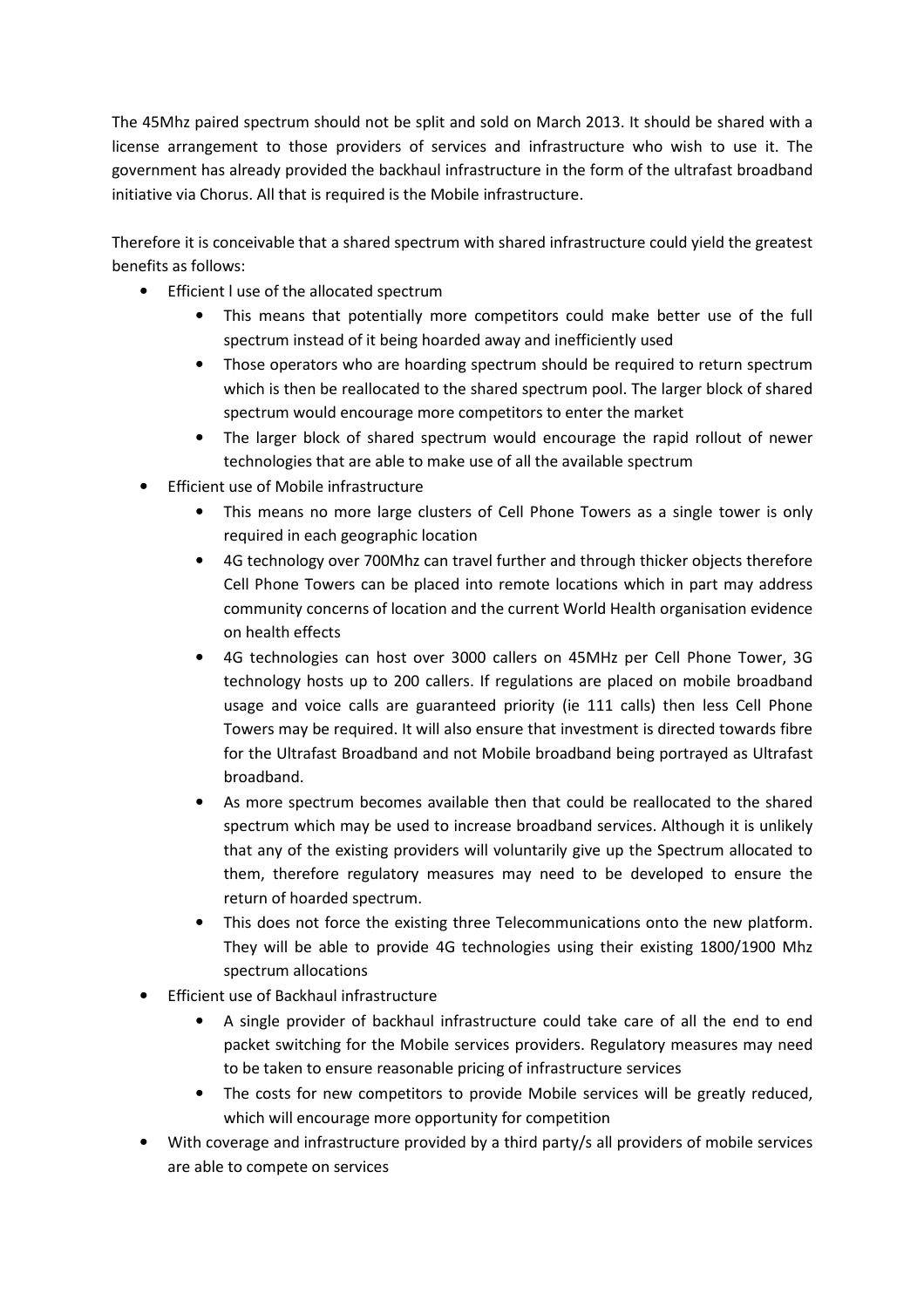• Essentially there could be a lot more Mobile service providers in the market place as the start-up costs would be reduced

EU – "Promoting the shared use of radio spectrum resources in the internal market" http://ec.europa.eu/information\_society/policy/ecomm/radio\_spectrum/\_document\_storage/com/com-ssa.pdf

On September  $3<sup>rd</sup>$  2012 the European Union Parliament announced the following paper on the shared use of the radio spectrum.

"The EU regulatory framework for electronic communications seeks to facilitate access to spectrum, based on the least onerous authorisation system possible. It favours the use of general authorisations, except where individual licences are clearly necessary, e.g. to ensure protection against harmful interference. It establishes the principles of efficient use and effective management of spectrum, as well as technology and service neutrality. The RSPP extends these principles to all relevant EU policy areas. To enhance efficiency and flexibility, it requires Member States, in cooperation with the Commission, to foster, where appropriate, the collective use and shared use of spectrum."

The EU recognises that the spectrum is a finite and valuable resource which would be more efficiently used under a shared spectrum regulatory framework. It notes the current complexities of the block allocations and resulting inefficiencies. New Zealand has an opportunity to learn from overseas experiences and produce a far more efficient framework that is beneficial to all.

### Ultra Fast Broadband

\$1.3B was committed by the tax payers of New Zealand to provide an ultrafast broad band platform and fibre connections to all households. It is my view that the Ultrafast Broadband initiative should not be undermined by Mobile broadband providers. In the future Mobile broadband providers could offer high speed 4G LTE wireless services by deploying large numbers of broad band Cell Phone Towers connected to the new Ultrafast broad band platform.

Mobile providers can offer 4G broadband connections of up to 100MB, however as more people use the service then the slower the speed. For example 10 connections will have a maximum of 10MB, 20 connections 5 MB. When distance, interference and signal strength is factored in it is more than likely the speeds will be much slower. While users may on occasion get high speed connections in most cases they will get a fraction relative to the number of connections. The only way in which Mobile broadband can offer guaranteed Ultrafast broadband is if Broadband Towers are installed outside everyone's home (which is cost prohibitive).

Therefore regulation needs to be put into place to ensure that investment is directed into fibre for the Ultrafast Broadband and not Mobile broadband being portrayed as Ultrafast broadband.

### Emergency Services

Recently legislation was changed to allow Cell Phone Towers onto road side facilities with further changes removing the lease costs of roadside facilities to local councils. Mobile providers have argued the safety fact of Mobile technology enabling people to call 111 emergency services from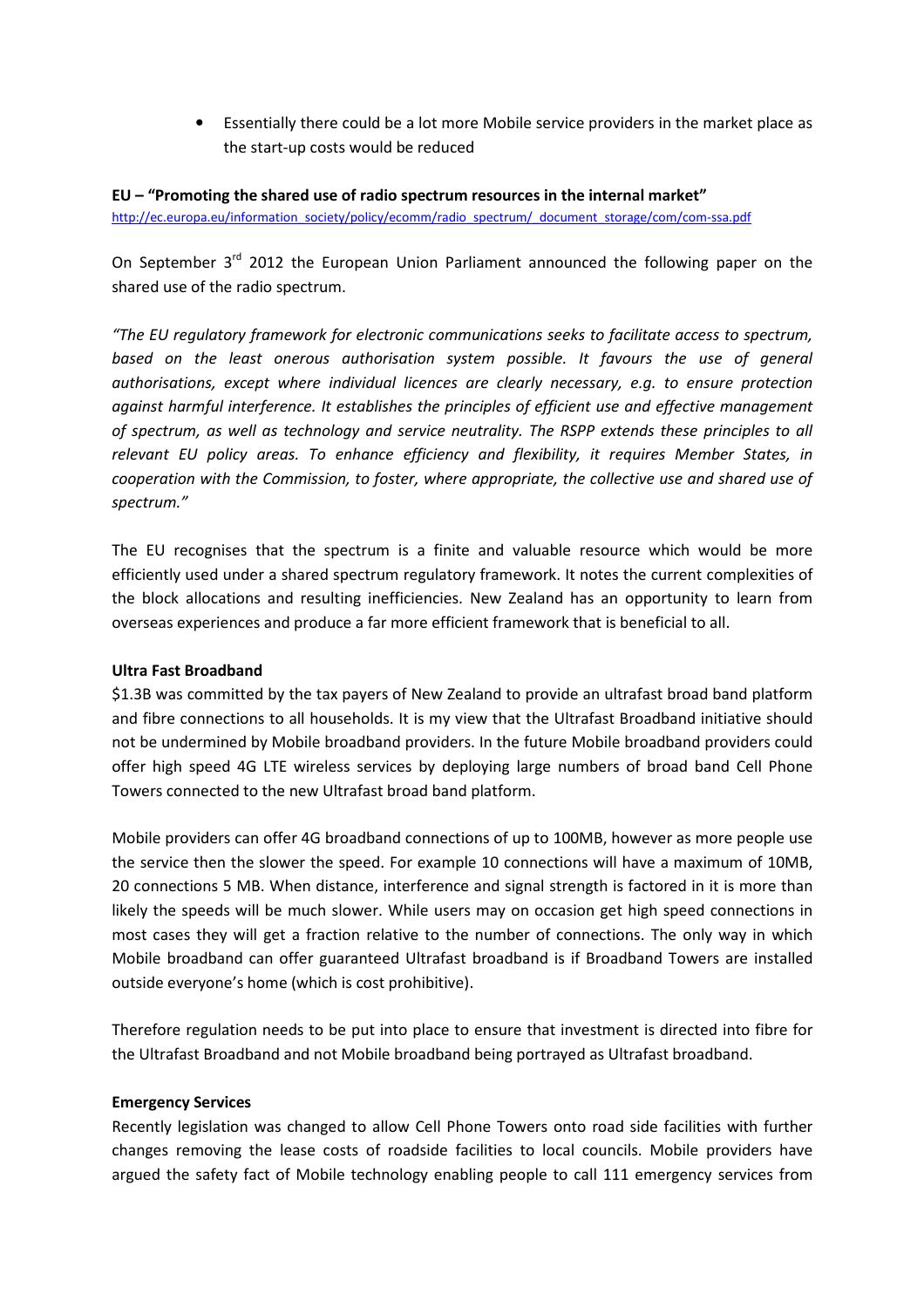areas of coverage as a reason for deregulation. However if the Mobile networks are congested with Broadband traffic by example people watching high definition movies on their Smart phones then there is an issue with the reliability of access to 111 emergency.

All Mobile providers should provide evidence that their existing services protect voice calls so that 111 emergency services have a maximum availability. As a consequence all Mobile providers should be regulated ensure high availability to 111 emergency services.

Any new Mobile technology deployed such as 4G LTE must put in place the prioritisation of Voice traffic over the Broadband traffic. This is so that broadband traffic does not cause localised congestion that result in voice connections dropping out or being unable to make calls.

### Health Impacts

In 2011 the World Health Organisation determined that there was adequate research to categorise HF EMF as a class 2B carcinogen or possibly cancer causing. The unnecessary proliferation of Cell Phone Towers opposite homes, schools and early childhood centres should be of major concern. This was driven by a 2008 a National Environmental Standard which allowed Mobile operators to place Cell Phone Towers onto lamp posts in the grass verge without consultation.

I have worked with residents to try and have Cell Phone Towers located into more appropriate areas. However in most cases Mobile operators have proven to be inflexible and only interested in the bottom line than any potential for harm to their customers. The recent 2011 the World Health Organisation class 2B carcinogen classification has not convinced Mobile operators to be more sensitive of where they place their Cell Phone Towers.

This was recently demonstrated where Two Degrees installed a Cell Phone Tower directly in front of three early child hood centres and one primary school in an impoverished part of my community. A petition was raised, protests and meetings. I obtained the full support of the Manurewa Local Board – Auckland Council and worked with Auckland Council officers to investigate alternative site. We came up with an alternative site at the back of a nearby sports field far away from residents.

Unfortunately Two Degrees turned down the alternative site and stated that it would not provide the coverage into the area where the signal was weakest. Upon further investigation of their published coverage maps I found out that this was a false statement as the alternative site was right in the middle of the area where coverage was weakest. The conclusion is that Two Degrees had already invested money into the planned site and did not care what residents or the local City Council thought about the placement near so many children. I have since measured the HR EMF and found that two of the early childhood centres are in the maximum ground level exposure.

This is a repugnant and unnecessary outcome for the community, but is one that is repeated throughout New Zealand on a regular basis.